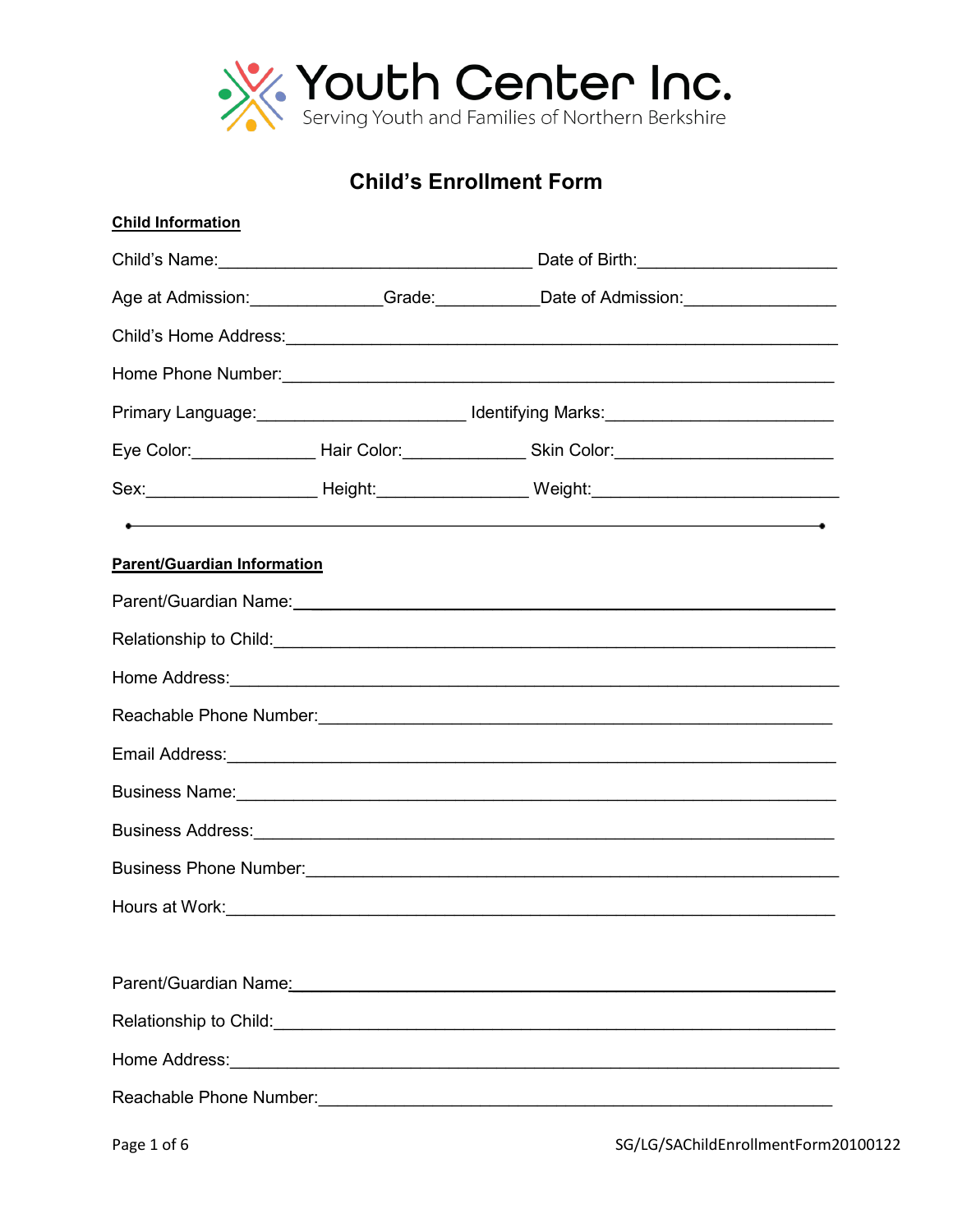

| Business Name: <b>Example 2018</b> Name: <b>Example 2018</b> Name: <b>Example 2018</b> Name: <b>Example 2018</b> Name: <b>Example 2018</b> Name: <b>Example 2018</b> Name: <b>Example 2018</b> Name: <b>Example 2018</b> Name: <b>Example 2018</b> Name: <b>Example 2018</b> Nam |                      |
|----------------------------------------------------------------------------------------------------------------------------------------------------------------------------------------------------------------------------------------------------------------------------------|----------------------|
|                                                                                                                                                                                                                                                                                  |                      |
|                                                                                                                                                                                                                                                                                  |                      |
|                                                                                                                                                                                                                                                                                  |                      |
| $\bullet$ . The contract of the contract of the contract of the contract of the contract of the contract of the contract of the contract of the contract of the contract of the contract of the contract of the contract of the co                                               |                      |
| <b>Additional Information</b>                                                                                                                                                                                                                                                    |                      |
|                                                                                                                                                                                                                                                                                  |                      |
|                                                                                                                                                                                                                                                                                  |                      |
| Allergies/Special                                                                                                                                                                                                                                                                |                      |
| Individual Health Plan for child with a chronic health condition? If yes, please attach.                                                                                                                                                                                         |                      |
| Copies of any custody agreements, court orders, and restraining orders pertaining to the child?                                                                                                                                                                                  |                      |
|                                                                                                                                                                                                                                                                                  |                      |
|                                                                                                                                                                                                                                                                                  |                      |
|                                                                                                                                                                                                                                                                                  |                      |
| ,我们也不会有什么。""我们的人,我们也不会有什么?""我们的人,我们也不会有什么?""我们的人,我们也不会有什么?""我们的人,我们也不会有什么?""我们的人                                                                                                                                                                                                 |                      |
| <b>School Age Only</b>                                                                                                                                                                                                                                                           |                      |
| <b>Current School:</b>                                                                                                                                                                                                                                                           |                      |
| School Address:<br><u> 1980 - Johann Barn, mars eta bainar eta bainar eta baina eta baina eta baina eta baina eta baina eta baina e</u>                                                                                                                                          | School Phone Number: |
| I certify that documentation of physical examination and immunizations in accordance with<br>public school health requirements and lead poisoning screening in accordance with public<br>health requirements are on file at my child's school. Parent/Guardian initials:         |                      |
|                                                                                                                                                                                                                                                                                  |                      |

\_\_\_\_\_\_\_\_\_\_\_\_\_\_\_\_\_\_\_\_\_\_\_\_\_\_\_\_\_\_\_\_\_\_\_\_\_\_\_\_\_\_\_\_\_\_\_ \_\_\_\_\_\_\_\_\_\_\_\_\_\_\_\_\_\_\_\_\_\_\_\_\_

Parent/Guardian Signature **Date** Date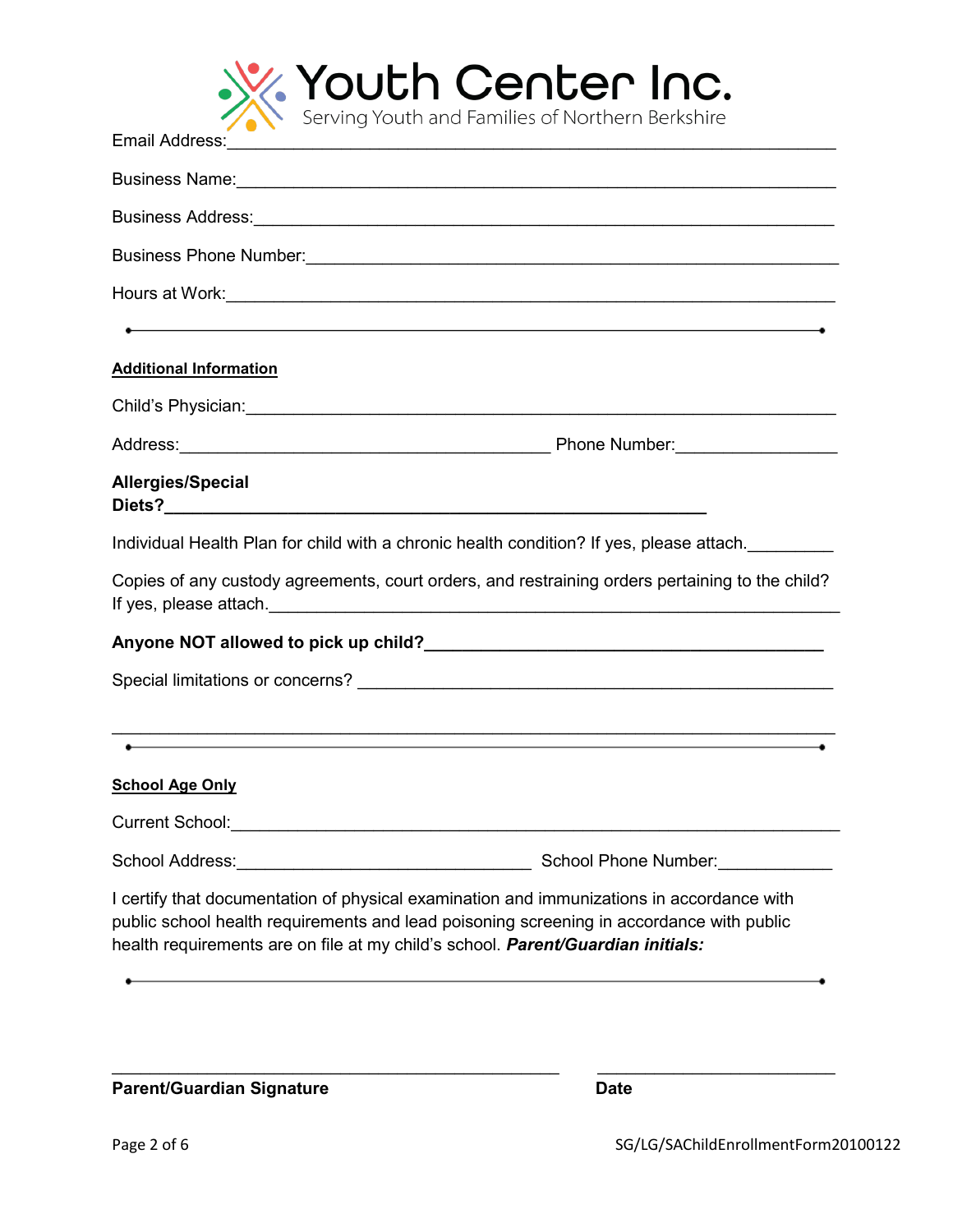

## **Small Group and Large Group Transportation Plan and Authorization**

CHILD'S NAME:\_\_\_\_\_\_\_\_\_\_\_\_\_\_\_\_\_\_\_\_\_\_\_\_\_\_\_\_\_\_\_\_\_\_\_\_\_

| MY CHILD WILL ARRIVE AT THE PROGRAM: | MY CHILD WILL DEPART FROM THE PROGRAM: |  |
|--------------------------------------|----------------------------------------|--|
| PARENT DROP OFF                      | PARENT PICK UP                         |  |
| SUPERVISED WALK                      | SUPERVISED WALK                        |  |
| UNSUPERVISED WALK                    | UNSUPERVISED WALK                      |  |
| PUBLIC/PRIVATE/VAN                   | PUBLIC/PRIVATE/VAN                     |  |
| PROGRAM BUS/VAN                      | PROGRAM BUS/VAN                        |  |
| SCHOOL BUS(afterschool)              | SCHOOL BUS                             |  |
| PRIVATE TRANS. ARRANGED BY PARENT    | PRIVATE TRANS. ARRANGED BY PARENT      |  |
| <b>OTHER</b>                         | <b>OTHER</b>                           |  |
|                                      |                                        |  |
| (Parent/Guardian Signature)          | (Date)                                 |  |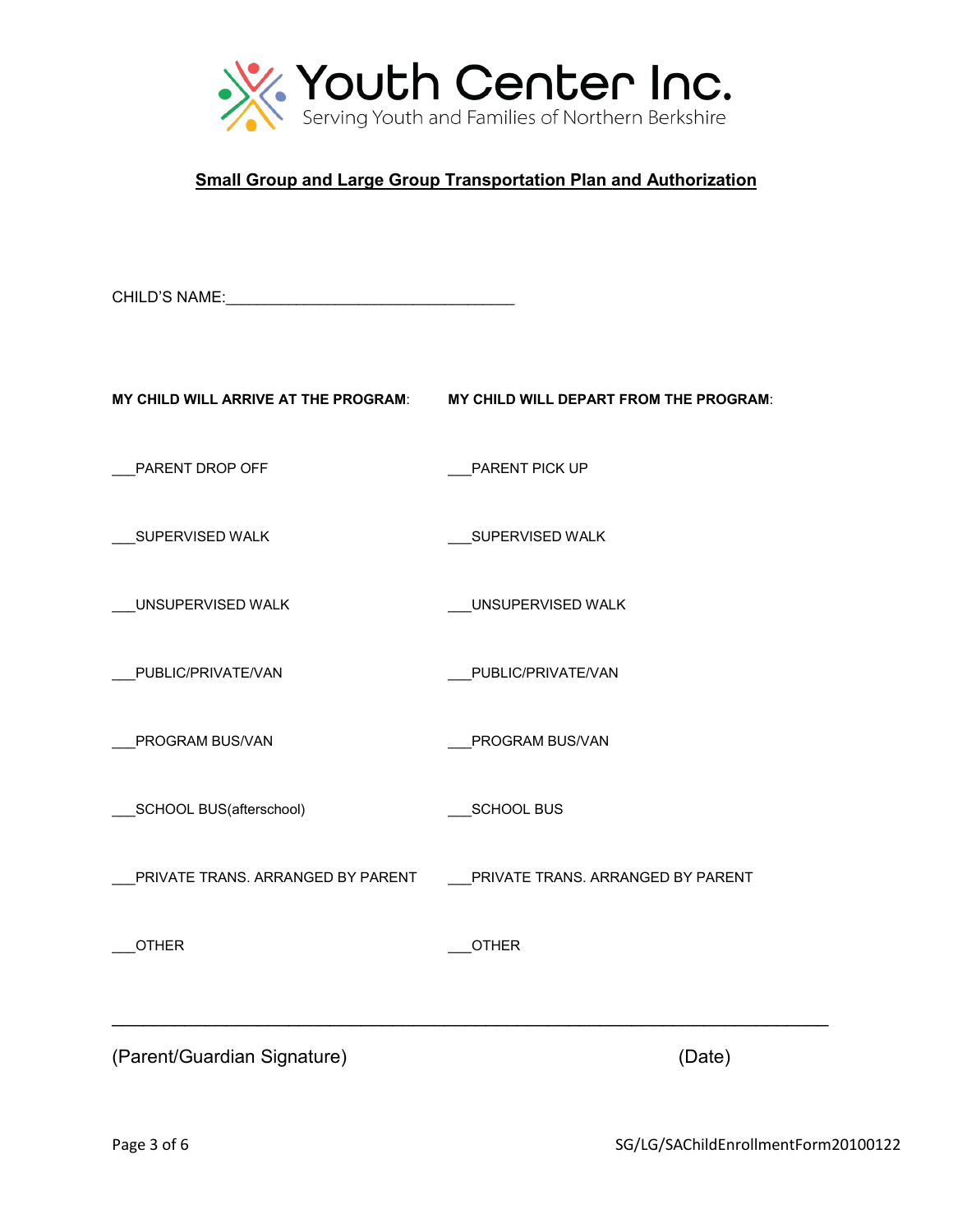

## **CONSENT FOR CHILD TO LEAVE THE PROGRAM**

**(MUST BE AGE 9 OR OLDER)**

| Program Name: _______                                                                         |                                           |                             |                     |
|-----------------------------------------------------------------------------------------------|-------------------------------------------|-----------------------------|---------------------|
|                                                                                               |                                           |                             |                     |
|                                                                                               |                                           |                             |                     |
| to leave the program. This permission is in effect from ___________ to ___________.<br>(Date) |                                           | (Date)                      |                     |
| <b>Activity/Location</b>                                                                      | <b>Method of</b><br><b>Transportation</b> | Leave/Return<br><b>Time</b> | <b>Restrictions</b> |
| 4H Programs                                                                                   | None- in building                         |                             |                     |
| Drop in center                                                                                | None- in building                         |                             |                     |
| Teen center                                                                                   | None- in building                         |                             |                     |
|                                                                                               |                                           |                             |                     |

I understand that the program has the right to rescind the above privilege if my child's behavior warrants the limitation.

I recognize that my child will not be supervised by staff while s/he is away from the program.

\_\_\_\_\_\_\_\_\_\_\_\_\_\_\_\_\_\_\_\_\_\_\_\_\_\_\_\_\_\_\_\_\_\_\_\_\_\_\_\_\_\_\_\_\_\_ \_\_\_\_\_\_\_\_\_\_\_\_\_\_\_\_\_\_\_\_\_\_\_

I understand I am responsible for my child once s/he leaves the program.

(Parent/Guardian Signature) (Date)

\_\_\_\_\_\_\_\_\_\_\_\_\_\_\_\_\_\_\_\_\_\_\_\_\_\_\_\_\_\_\_\_\_\_\_\_\_\_\_\_\_\_\_\_\_\_ \_\_\_\_\_\_\_\_\_\_\_\_\_\_\_\_\_\_\_\_\_\_\_ (Program Staff Signature) (Date)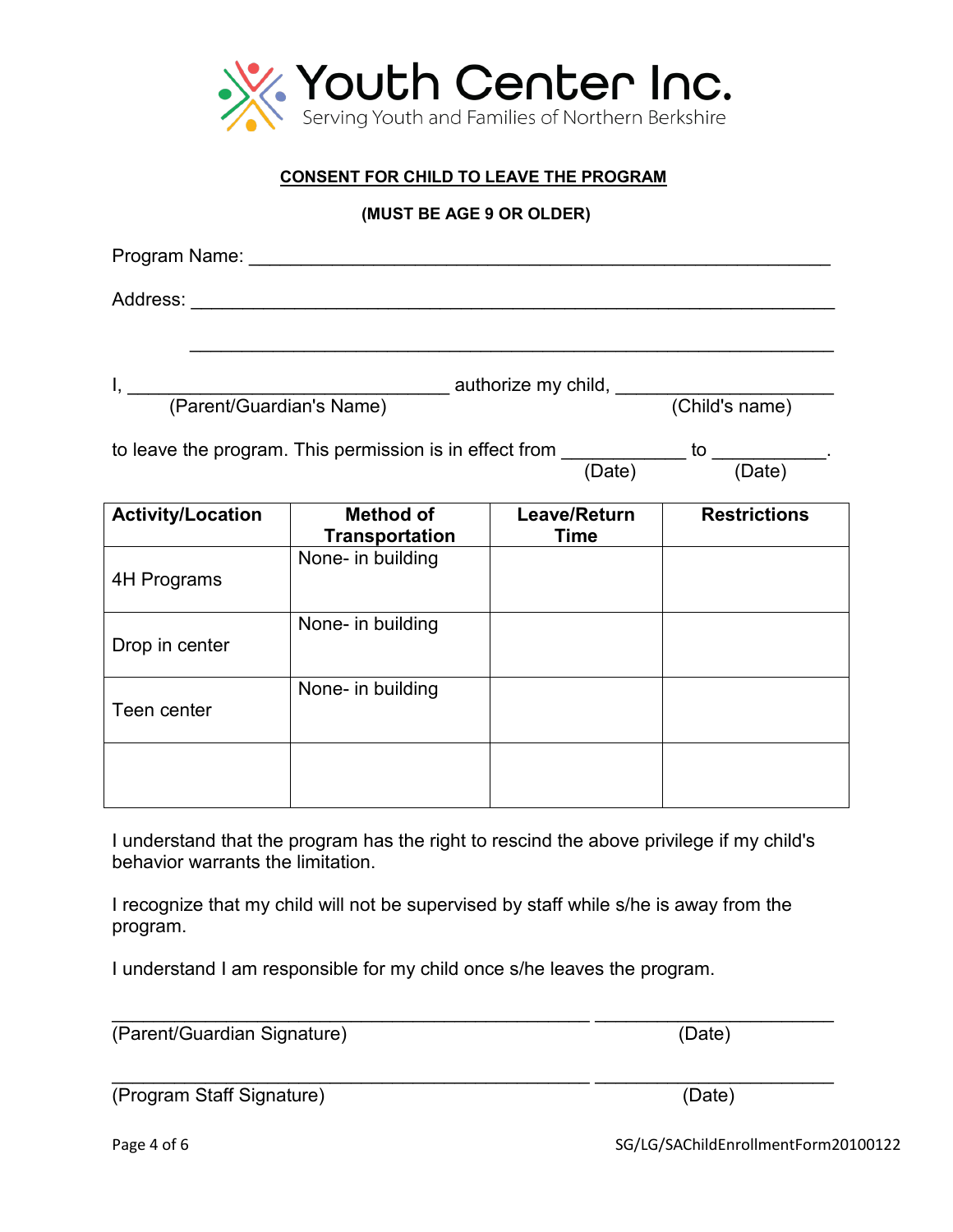

Child's Name: \_\_\_\_\_\_\_\_\_\_\_\_\_\_\_\_\_\_\_\_\_\_\_\_\_\_\_\_\_\_\_ Date of Birth: \_\_\_\_\_\_\_\_\_\_\_\_\_\_\_\_\_\_\_

I authorize staff in the child care program who are trained in the basics of first aid/CPR to give my child first aid/CPR when appropriate.

I understand that every effort will be made to contact me in the event of an emergency requiring medical attention for my child. However, if I cannot be reached, I hereby authorize the program to transport my child to the nearest medical care facility and/or to \_\_\_\_\_\_\_\_\_\_\_\_\_\_\_\_\_\_\_\_\_\_\_, and to secure necessary medical treatment for my child.

| <b>Emergency Contacts (In order to be contacted)</b>                              |                           |
|-----------------------------------------------------------------------------------|---------------------------|
|                                                                                   |                           |
|                                                                                   |                           |
|                                                                                   |                           |
|                                                                                   |                           |
|                                                                                   |                           |
| Address                                                                           |                           |
|                                                                                   |                           |
|                                                                                   |                           |
|                                                                                   |                           |
|                                                                                   |                           |
| Address                                                                           |                           |
|                                                                                   |                           |
| Home Phone__________________________________Cell Phone___________________________ |                           |
| Do you give permission for child to be released to this person? Yes______ No___   |                           |
|                                                                                   |                           |
|                                                                                   |                           |
|                                                                                   |                           |
|                                                                                   |                           |
| Parent /Guardian Signature                                                        | Date (valid for one year) |